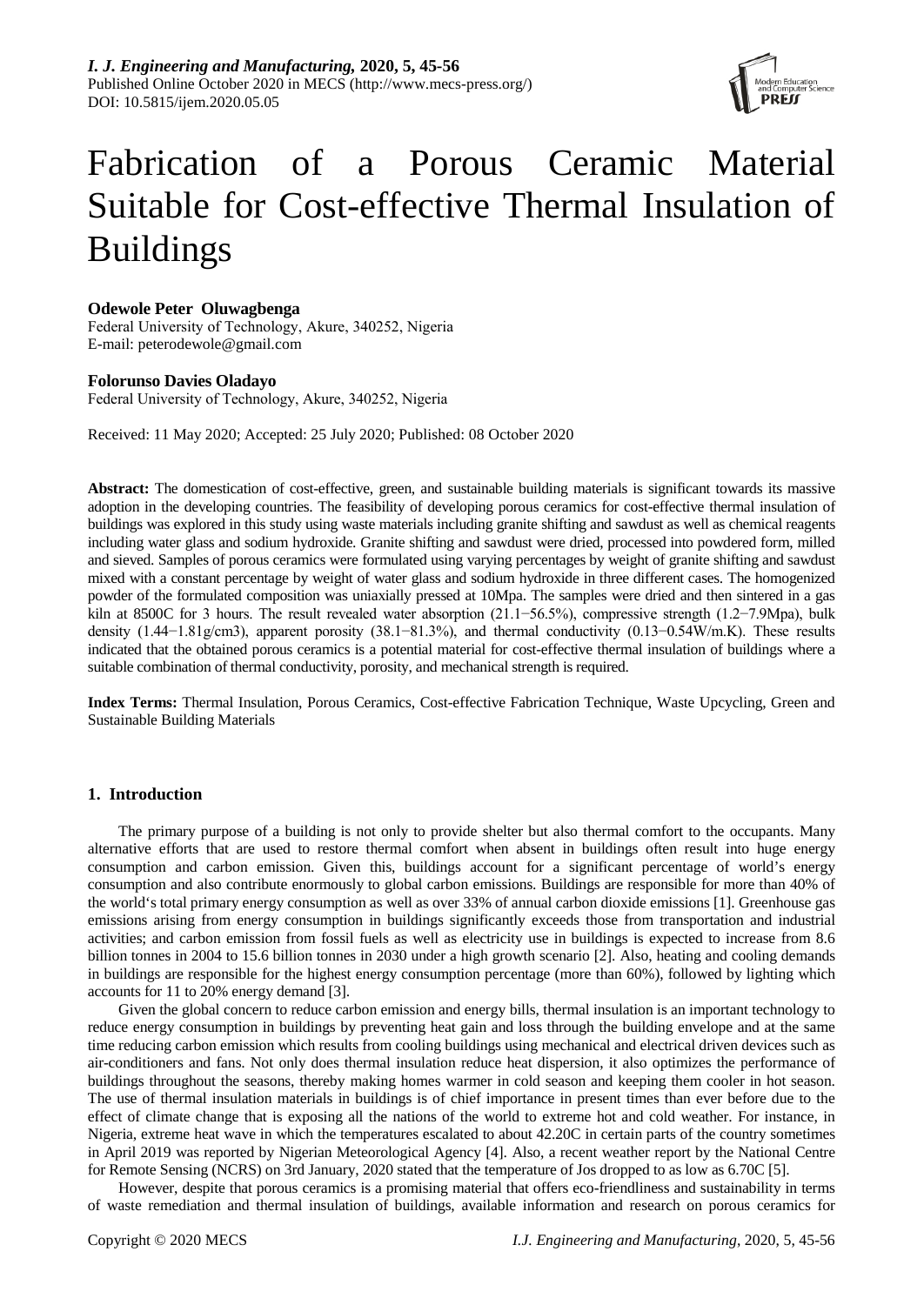thermal insulation is still scarce in developing countries such as Nigeria. Based on professionals' perspectives, nonavailability of local green building materials has been identified as one of the major hindrances to green building developments in Nigeria's built environment [6]. It thus becomes imperative to channel more research efforts towards domestication of cost-effective green building materials in the country. Given that cost is one of the major deterring factors to the massive adoption of thermal insulation of buildings in Nigeria, the possibilities of developing cost-effective wall insulation materials using indigenous ceramic technology in Nigeria have been extensively discussed in a previous study [7]. As the global insulation market is expected to reach approximately US \$65.0 billion by 2020, growing at a compound annual growth rate of about 8.0% between 2015 and 2020 [8], promoting community level job creation and incomegenerating activities through the development of insulation materials such as porous glass-ceramics in Nigeria is necessary. To this end, the viability of porous ceramics production for cost-effective thermal insulation of buildings was explored in this study using waste materials such as granite shifting and sawdust.

Even though in the past, the presence of porosity in ceramics had always been considered a problem and significant scientific efforts were made to devise processing routes to manufacture materials with zero porosity, nowadays cellular structure materials such as foamed, reticulated and biomorphic ceramics are attractive for their numerous technological applications [9]. Porous ceramics have found applications in sound insulation, thermal insulation and also as lightweight aggregates concrete used in building and construction [10]. Different techniques have been used in the fabrication of porous ceramics which include but not limited to foaming by gas dissolution, foaming by microwave heating, foaming by hydrothermal process and foaming by sintering [11]. Among all these, sintering method has been widely and commonly used due to the fact that it offers easy usability with optimum results [12]. There are two-step and single-step sintering methods of porous ceramics fabrication. However, combining the typical two steps operation into a single operation when raw materials are mixed and heat treated with formation of the foamed or porous material is more economically acceptable [13]. This implies that single-step sintering technology of porous ceramics is a cost-effective fabrication technique.

While single-step sintering technology have been mostly used with industrial wastes such as waste glass, fly ash and metallurgical slag, the possibility of single-step sintering technology of porous ceramics from naturally sourced materials has also been experimented considerably. [14] investigated into the possibility of single-step sintering technology of porous glass-ceramic production by using tripoli and microsilica with the addition of microsilica as a minor constituent in the batch in the amount of 10 to 50 wt.% and 45% sodium hydroxide solution as an alkaline component at foaming temperatures of 830−850°C. [13] studied into foam glass-ceramics production using diatomite as a base raw material. A mixture of diatomite and 40% NaOH solution was subjected to heating at a constant temperature of 775°C. Samples of foam glass-ceramic from diatomite with an average density of 290−580 kg/m3, compressive strength of 1.7−7.8MPa and thermal conductivity of 0.08−0.14 W/m.K were obtained. [15] experimented into chemical technology of cellular glass production using NaOH solution (varied from 6−12%). Given that two-step sintering is considered more energy consuming, this study, therefore, investigated into the development of porous ceramics from granite shifting and sawdust using single-step sintering technology.

Reducing the impact on the environment is therefore a major concern to granite industries in Nigeria [16], [17] since accumulation of granite shifting as a quarry waste can pollute soil and rivers [18]. However, there are much potential in granite shifting that are still untapped in the country despite the fact that it can be used as a raw material for many manufacturing processes. Findings have shown its suitability for ceramic processing [19, 20], glass and glass-ceramics production [21], as well as foam glass production [22]. It is also noteworthy that organic wastes such as sawdust are composed of important elements which open many value-adding opportunities and can be a low-cost alternative for use as pore-forming agents [23]. The use of pore forming agents in the development of porous ceramic materials is purposely to increase the thermal insulating property of wall systems, thereby resulting into the reduction of heat energy consumption in the buildings [24]. Sawdust has been found to mainly consist of carbon, hydrogen, oxygen and nitrogen [25] and sawdust ash has been found to be rich in significant minerals such as SiO2, Al2O3, CaO and Fe2O3 among others [26]. A number of studies have investigated into the use of sawdust as a pore forming agent in the production of porous ceramic materials used in building applications [25, 27, 28, 29, 30]. This is due to the fact that sawdust is waste material that can be cheaply sourced and at the same time contains valuable minerals. However, in most of these cases, sawdust has been used together with clayey materials. Research works on the effect of sawdust as a pore-forming agent on granite shifting are still scarce. Therefore, this research aims to explore into what other research efforts have done very little about and to provide a waste utilization strategy as well as promote cost-effective strategy for energy-efficient buildings.

The remaining parts of this study are arranged in the following order: Section 2 covers review of relevant literatures. Section 3 presents the materials and methods used in achieving the objectives of the study. Section 4 presents the results and discussion based on the findings in the study. Section 5, being the last section presents the conclusion derived from the outcome of the study.

#### **2. Literature Review**

#### *2.1 Achieving thermal comfort in buildings*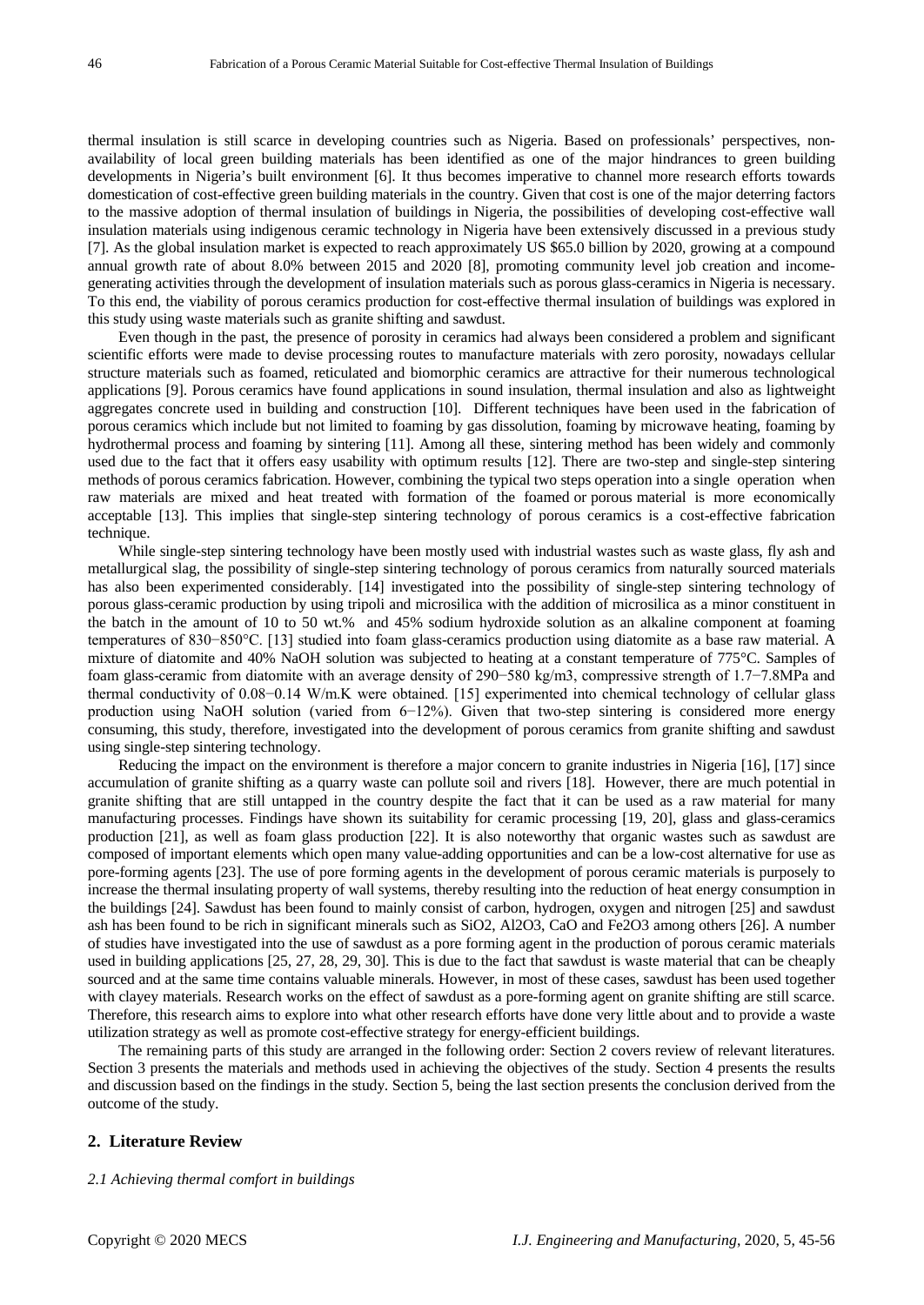Since thermal comfort in buildings is required for healthy living of the occupants, according to [31], thermal comfort in building can be provided by either of two means, that is, active cooling designs or passive cooling designs. Active cooling designs refer to the use of mechanical and electrical driven devices such as fans, heaters and air conditioning systems to achieve thermal comfort in buildings. It can also be referred to as artificial means of cooling buildings. According to [31], the prevalent and abusive use of active driven mechanical devices has not only constituted series of environmental problems as a result of severe energy consumption and carbon emissions but has also led to energy crisis as a result of low generation, high cost and epileptic supply. On the other hand, passive cooling designs refer to design features or technology used in heating or cooling buildings naturally without energy consumption; it takes full advantage of the micro climate by using climate responsive design parameters. Providing insulation through building exterior envelope has been identified by [1] as one of the passive cooling techniques that can be adopted in design concept in buildings. In this regards, porous ceramics is an important material that can be used to achieve passive cooling of buildings. Among other available alternatives, using porous materials for improving the energy efficiency in buildings has received significant attention [32].

### *2.2 Porous ceramics*

Porous ceramics have found applications in sound insulation, thermal insulation and also as lightweight aggregates concrete used in building and construction [10]. Porous ceramics represent a very interesting class of materials due to high surface area and permeability, low density and specific heat capacity, good moisture absorption, high thermal and acoustic insulation and high chemical resistance in addition to the fact that they are non-flammable and flame resistant, chemically inert and not toxic unlike polymeric foams [33, 34]. Due to the low apparent density and thermal conductivity, as well as acceptable compressive strength, porous ceramics can be used as a thermal and sound insulator, floors and wall tiles, architectural panels, filters, absorbers, gas sensors or, in the case of higher mechanical strength products, as aggregate of lightweight concretes, in road construction, infrastructures foundations, and sports grounds [35]. Since heat transfer in buildings can be through conduction, convection or radiation, thermal insulators such as porous ceramics help to prevent or reduce various forms of heat transfer with a similar principle to that of thermos flask, which can keep drinks hot or cold by providing an insulating layer between the liquid and the outside air. Given that air is a poor conductor of heat, it is the tiny pockets of air trapped within the insulating material which minimize the amount of heat that can pass between the inside and outside of a house. Therefore, porous ceramics is an important thermal insulation material.

#### *2.3 Different production techniques of porous ceramics*

Different techniques of fabricating porous ceramics include gel casting, replication of a sacrificial foam template, direct foaming of liquid slurry and foaming by sintering among others [36, 37]. Among all these techniques foaming by sintering has been widely used. This is traceable to the fact it is a production technique that offers easy usability with optimum results. Porous ceramics can be synthesized using two-step or one-step sintering technology. One-step powder sintering of porous ceramics is more economical given that it helps to reduce the cost of production [36] as well as reduce energy input required for the production of porous ceramics [37]. One-step sintering entails the use of chemical reagents to facilitate the production process of porous ceramics at a lower temperature by combining the procedures involved in two steps sintering into one. Therefore, one-step sintering method of porous ceramics production was used in this study due to its low cost of processing and eases for mass production.

# **3. Materials and Method**

The materials that were used in this study include granite shifting, ball clay, saw dust, sodium hydroxide (NaOH) and water glass (Na2SiO3). Granite shifting served as the main raw material. Ball clay served as the binder. Saw dust served as the pore-forming agent. Sodium hydroxide and water glass served as the sintering aid. The choice of granite shifting and saw dust in this study was necessitated by the increasing need for environmental sustainability through waste valorization as well as the abundance availability of these waste materials in Nigeria. While a number of previous studies in the area of porous ceramics have used either of NaOH or (Na2SiO3) as the sintering aid, this research makes an attempt to combine both chemicals for use as sintering aid in order to experiment what outcome this will give. Figures 1a-d show the raw materials that are used in this study.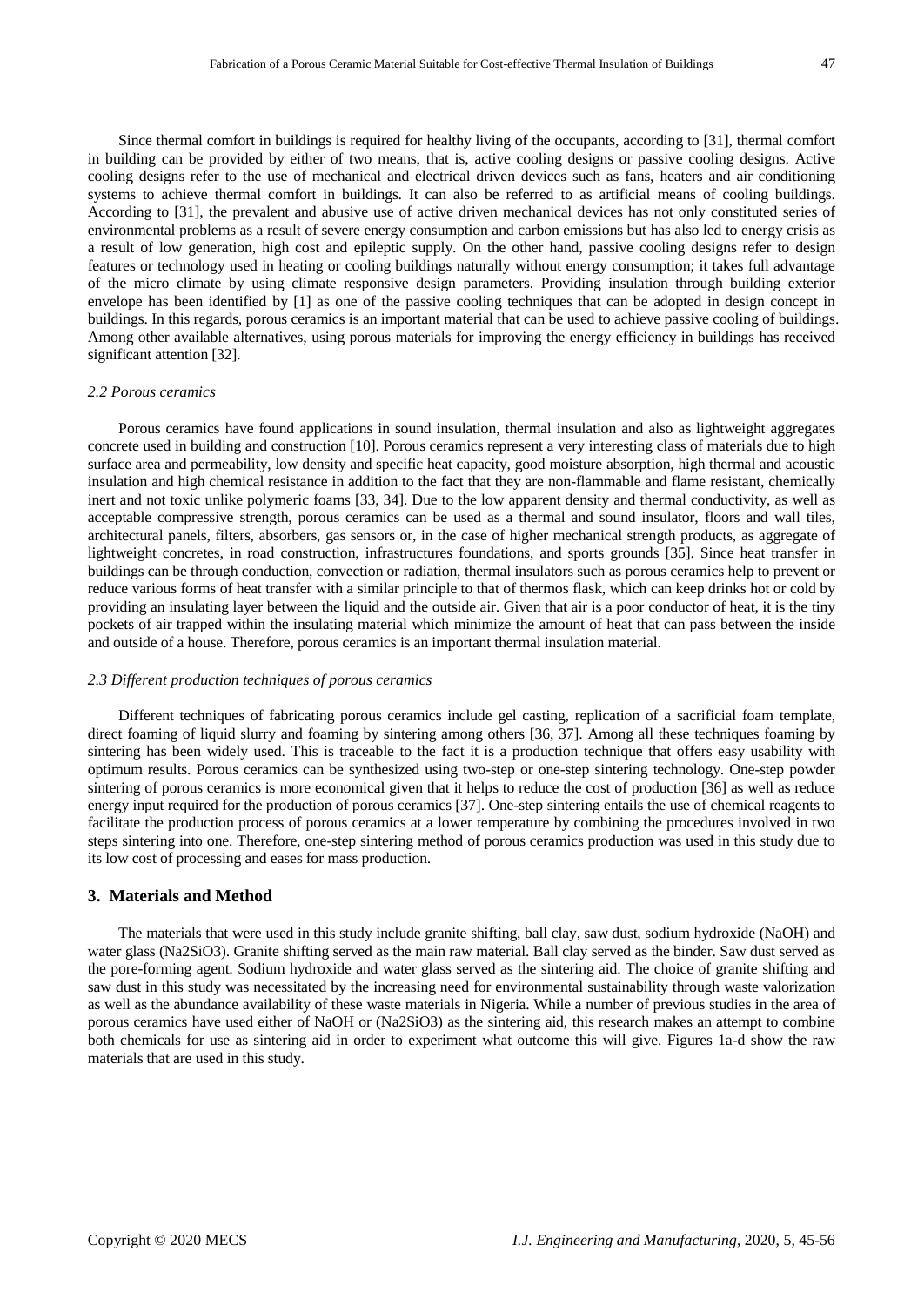

Fig. 1. (a) Granite shifting (b) Sawdust (c) Water Glass (d) 40% Sodium Hydroxide solution

### *3.1 XRF Characterization of the Raw Materials*

Samples of the raw materials used in this study were analyzed using X-ray Fluorescence Spectrometer at the Nanotechnology Laboratory, Engineering Materials Development Institute (EMDI), Akure. The device used is SKYRAY INSTRUMENT, Model: EDX3600B. The EDX3600B X-ray fluorescence spectrometer applies XRF technology to conduct fast and accurate analysis of complex composition. The system detects elements between Magnesium ( $Mg$ ,  $Z=12$ ) and Uranium ( $U$ ,  $Z = 92$ ) with high resolution and fast analysis. The chemical composition of the raw materials used in this study is as shown in Table 1.

| Table 1. Chemical Composition of the Raw Materials used in this study. |  |
|------------------------------------------------------------------------|--|
|------------------------------------------------------------------------|--|

| Oxide                          | Granite shifting         | <b>Ball Clay</b> | Saw dust                 |
|--------------------------------|--------------------------|------------------|--------------------------|
| $Al_2O_3$                      | 12.82                    | 21.60            | 6.43                     |
| SiO <sub>2</sub>               | 59.72                    | 58.15            | 9.01                     |
| $P_2O_5$                       | 0.44                     | 0.21             | 1.14                     |
| SO <sub>3</sub>                | 0.82                     | 0.71             | 5.06                     |
| $K_2O$                         | 5.74                     | 2.30             | 6.37                     |
| CaO                            | 5.67                     | 0.15             | 54.79                    |
| TiO <sub>2</sub>               | 0.35                     | 1.81             | -                        |
| $V_2O_5$                       | 0.04                     | 0.02             | 0.01                     |
| $Cr_2O_3$                      | ÷,                       | 0.01             | $\overline{\phantom{0}}$ |
| MnO                            | 0.07                     | 0.03             | 0.03                     |
| CoO                            | 0.23                     | 0.35             | 0.06                     |
| Fe <sub>2</sub> O <sub>3</sub> | 11.29                    | 14.40            | 10.15                    |
| NiO                            | 0.04                     | 0.05             | 0.09                     |
| CuO                            | 0.04                     | 0.04             | 2.25                     |
| ZnO                            | 0.09                     | 0.09             | 0.20                     |
| WO <sub>3</sub>                | 0.12                     | 0.05             | 0.16                     |
| Au <sub>2</sub> O              | $\overline{\phantom{a}}$ | 0.05             | 0.12                     |
| Rb <sub>2</sub> O              | 0.07                     | 0.01             | 0.01                     |
| Nb <sub>2</sub> O <sub>5</sub> | $\overline{\phantom{0}}$ | $\overline{a}$   | 0.06                     |
| MoO <sub>3</sub>               | 0.25                     |                  | 0.54                     |
| SnO <sub>2</sub>               | 1.14                     |                  | 1.84                     |
| $Sb_2O_3$                      | 1.10                     |                  | 1.69                     |

From Table 1, it can be observed that the main constituents of granite shifting are silicon oxide (SiO2), aluminium oxide (Al2O3) and iron oxide (Fe2O3) which represent 59.72%, 12.82% and 11.29% of the sample respectively. Other significant oxides that occur in the analyzed sample of granite shifting include potassium oxide (K2O) and calcium oxide (CaO) which represent 5.74% and 5.67% of the sample respectively. Major oxides contained in the ball clay are silicon oxide (SiO2), aluminium oxide (Al2O3) and iron oxide (Fe2O3) which represent 58.15%, 21.60% and 14.40% of the sample respectively. Other oxides that are present in significant amount include potassium oxide (K2O) and titanium oxide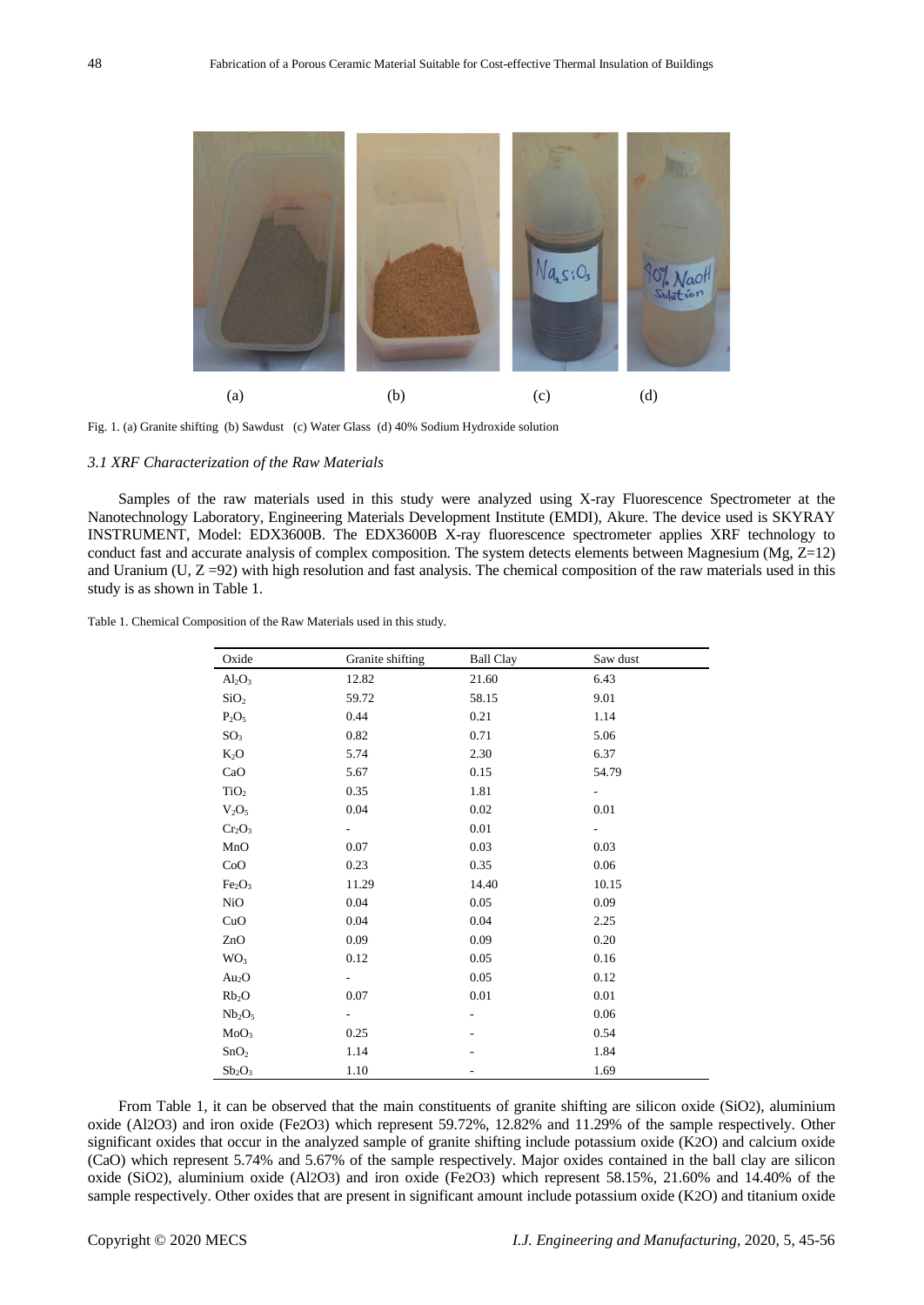(TiO2) which represent 2.30% and 1.81% of the sample respectively. The major constituent of the sawdust sample analyzed and used in this study is calcium oxide (CaO) which represents 54.79%. Other major oxides present in the sawdust sample include iron oxide (Fe2O3), silicon oxide (SiO2), aluminum oxide (Al2O3), potassium oxide (K2O), sulphur oxide (SO3), Copper oxide (CuO), tin oxide (SnO2), antimony oxide (Sb2O3) and phosphorus oxide (P2O5) which represent 10.15%, 9.01%, 6.43%, 6.37%, 5.06%, 2.25%, 1.84%, 1.69% and 1.14% respectively.

#### *3.2 Raw Materials Preparation and Samples Formulation*

Granite shifting, ball clay and sawdust were separately sun dried and grinded using the grinding machine. Each of these was then sieved. Granite shifting and ball clay were sieved through 300µm British Standard /sieve while sawdust was sieved through 425µm. In order to enhance the compaction of granite shifting, being a non-plastic material, ball clay was added in varying percentage by weight starting from 5% up to 50%. It was found that addition of 50% clay to granite shifting aided its binding considerably. The mixture of 50% clay and 100% granite shifting was designated as GrC. 100g of GrC was used for each of the samples under this test. 40% NaOH solution was prepared by diluting 400ml of NaOH pellet in 1000ml of water. Samples formulation involved the use of varying percentage by weight of GrC and sawdust mixed with constant percentage by weight, sodium silicate (Na2SiO3) and sodium hydroxide (NaOH) as shown in Table 2 which was achieved by making some adjustments to the batch composition of [14]. The formulated samples were thoroughly mixed. Each of the homogenized composition was poured into the mould with dimension 50mm x 50mm x 50mm and uniaxially pressed at 10MPa.

| <b>Samples</b>  | <b>Sample</b>                                                                  | <b>Sample Code</b> |
|-----------------|--------------------------------------------------------------------------------|--------------------|
| <b>Grouping</b> | <b>Formulation</b>                                                             |                    |
|                 | $95\%$ GrC + 5% Sawdust + 7.5% Na <sub>2</sub> SiO <sub>3</sub> + 7.5% NaOH    | $S_1$              |
|                 | $90\%$ GrC+ 10% Sawdust +7.5% Na <sub>2</sub> SiO <sub>3</sub> + 7.5% NaOH     | $S_2$              |
|                 | $85\%$ GrC + 15% Sawdust + 7.5% Na <sub>2</sub> SiO <sub>3</sub> + 7.5% NaOH   | $S_3$              |
|                 | $95\%$ GrC + 5% Sawdust + 10% Na <sub>2</sub> SiO <sub>3</sub> + 10% NaOH      | $W_1$              |
|                 | $90\%$ GrC + 10% Sawdust + 10% Na <sub>2</sub> SiO <sub>3</sub> + 10% NaOH     | W,                 |
|                 | $85\%$ GrC + 15% Sawdust + 10% Na <sub>2</sub> SiO <sub>3</sub> + 10% NaOH     | W3                 |
|                 | $95\%$ GrC + 5% Sawdust + 12.5% Na <sub>2</sub> SiO <sub>3</sub> + 12.5% NaOH  | $S_1$              |
|                 | $90\%$ GrC + 10% Sawdust + 12.5% Na <sub>2</sub> SiO <sub>3</sub> + 12.5% NaOH | S <sub>2</sub>     |
|                 | $85\%$ GrC + 15% Sawdust + 12.5% Na <sub>2</sub> SiO <sub>3</sub> + 12.5% NaOH | $S_3$              |

Table 2. Formulation of Porous Ceramic Samples

#### *3.3 Drying and Sintering of the Formulated Samples*

The samples were dried in the electric oven at 1100C for 6 hours and then sintered in the gas kiln up to 8500C for 3 hours. Following the sintering of the samples which are made up of the addition of varying amounts of NaOH+Na2SiO3 (that is, 7.5%, 10% and 12.5% of each of the two chemical reagents) to granite shifting (95%, 90% and 85%) together with sawdust (5%, 10% and 15%) respectively at constant temperature of 8500C, varying properties were observed in the resulting samples.

#### *3.4 Property Tests on the porous ceramic samples*

Property tests were carried out on the produced samples of porous ceramics to obtain their values of water absorption, bulk density, apparent porosity, compressive strength and thermal conductivity. Water absorption, bulk density and apparent porosity measurements were carried out on the sintered samples according to [38].

#### (i) Water Absorption

The water absorption test was conducted on the produced samples of porous ceramics by boiling the fired test pieces in water at  $100^0C$  for 2 hours, followed by an additional soaking in water for 4 hours. Water absorption was calculated using the equation:

$$
Wa = Ws-Wd / Wd \times 100
$$
 (1)

where, Wa= Percentage absorption of water by the sample; Ws= soaked weight of the sample after boiling at  $100^{\circ}$ C for 2 hours; and Wd= dry weight of the sample.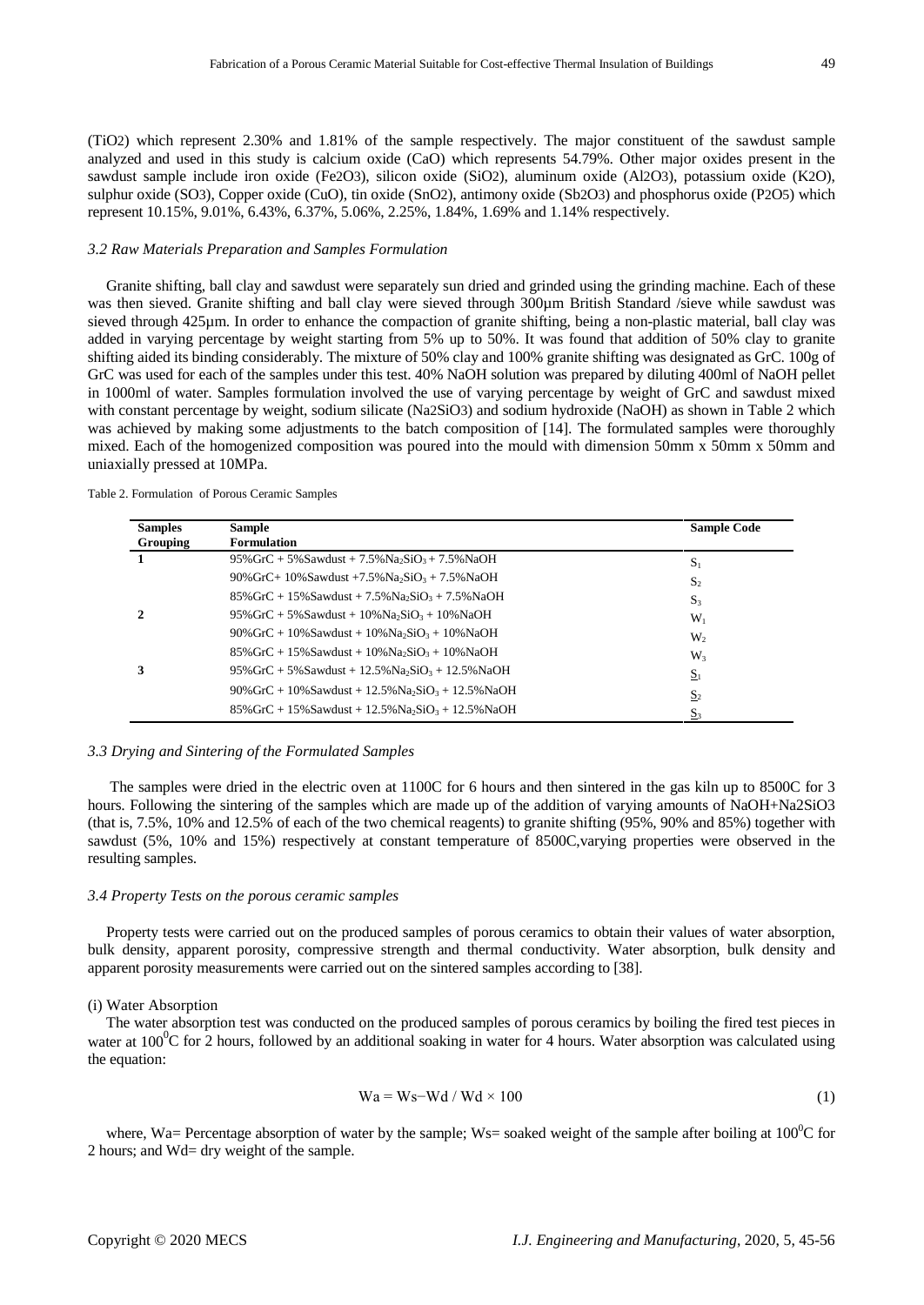#### (ii) Bulk Density and Apparent Porosity

The dried weight of the sintered sample was taken. The sample was then soaked in boiling water for 3 hours and the soaked weight of the sample was taken. The sample was suspended in water using spring balance and the suspended weight of the sample was taken.

The bulk density was calculated following formula:

$$
\rho b = W_1 \times \rho w / W_2 - W_3 \tag{2}
$$

The apparent porosity was calculated using the formula:

$$
A=W_2-W_1/W_2-W_3 \tag{3}
$$

where A= apparent porosity,  $pb =$  Bulk density,  $W_1$  = sintered weight of sample,  $\rho w =$  density of water (g/cm3),  $W_2$  $=$  Soaked weight of sample in water,  $W_3 =$  Suspended weight of samples in water

#### (iii) Compressive Strength

Compressive strength test was carried out on the produced samples with the aid of compressive strength testing machine, INSTRON SERIES 3369 at a fixed crosshead speed of 10 mm min−1 in accordance to [39], based on the conventional equation:

Compressive strength = Maximum load / Cross-sectional area 
$$
(4)
$$

#### (iv) Thermal Conductivity

The area  $(A)$  and thickness  $(\delta)$  of each of the samples was recorded. Each sample was fixed between two copper discs provided within the equipment set up. A conical flask containing 50 ml of water was placed directly above and in contact with the sample. A thermometer passed through the cork of the conical flask to read the initial temperature (T1) of the water in the flask. The test section was then closed and the initial temperature of water in the conical flask was noted. A second thermometer was inserted into the steam outlet pipe offset to monitor the steam temperature so as to ensure a constant base temperature of  $100\degree C$  (Ts). 5 litres of water was measured and poured into the boiler and it was ensured that the steam inlet valve, outlet valve, and condensate outlet valve were all closed. With the boiler cover remaining opened, the boiler was switched on. The boiler cover was closed immediately the water started boiling and the steam inlet valve was fully opened while all the remaining valves were closed. Immediately the steam inlet valve was opened, time reading  $(\tau)$ commenced with the aid of a stopwatch. The experiment was timed in each case for 10 minutes (600 seconds) and the final temperature (T2) of the water in the conical flask was noted at the end of the fixed time. At the end of each experiment, the steam outlet valve was opened to release steam. The remaining samples were also subjected to the same experimental procedure as described above and the water in the boiler was refilled to maintain 5 litres in each case. The experiment was repeated twice for each of the test samples of cellular ceramics and a mean temperature value was obtained. The value of the thermal conductivity, k for each of the samples was determined using the formula [40, 41]:

$$
k = 2.303MC\delta \left[ \log \theta_1 / \theta_2 \right] / A.\tau
$$
 (5)

where, k= the thermal conductivity of the specimen,  $(W/m^{\circ}C)$ , M =the mass of water in conical flask (kg), C= specific heat capacity of water in conical flask (J/kg<sup>°</sup>C),  $\delta$  = thickness of specimen (m),  $\theta_1 = Ts - T_1$  and  $\theta_2 = Ts - T_2$ , Ts = temperature of steam (°C),  $T_1$  = initial temperature of water in conical flask (°C),  $T_2$  = Final temperature of water in conical flask (°C)] A = Specimen area (m2) and  $\tau$  = Time (s).

### **4. Results and Discussion**

#### *4.1 XRF result of the pore-forming agent (sawdust)*

From Table 1, it can be observed that the analyzed sample of the sawdust was found to contain metallic oxides. While sawdust is meant to serve as the pore-forming agent in this study due to the fact that it burn offs in the course of heat treatment leaving pores in the resulting material, it is obvious that the ash it leaves behind is inorganic in nature and therefore contains metallic oxides. Therefore, it could be inferred that the oxides contained in the sawdust ash have the tendency to react favourably with the oxides contained in the main raw material, that is, granite shifting mixed with ball clay.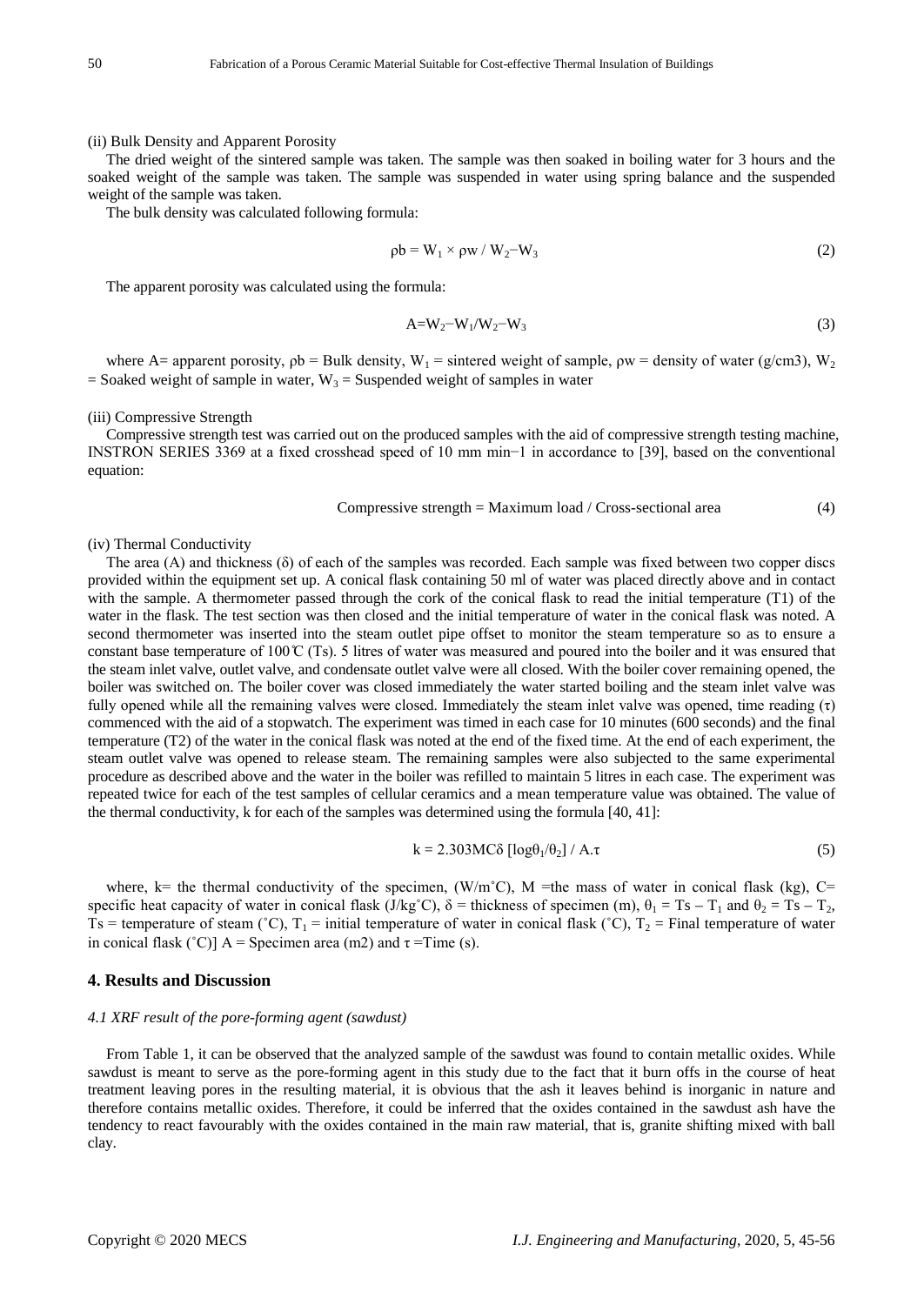#### *4.2 Sintering result of the porous ceramic samples*

The sintering results of porous ceramics sample groupings fired in a gas kiln at  $850^{\circ}$ C for 3 hours are as shown in Figures 2-4. Group 1 samples contain GrC (95%, 90% and 85%) + sawdust (5%, 10% and 15%) + 7.5%  $Na_2SiO_3+7.5\%NaOH$  respectively. Group 2 samples contain GrC (95%, 90% and 85%) + sawdust (5%, 10% and 15%)  $+ 10\%$ Na<sub>2</sub>SiO<sub>3</sub>+10%NaOH respectively. Group 3 samples contain GrC (95%, 90% and 85%) + sawdust (5%, 10% and  $15\%$ ) +  $12.5\%$ Na<sub>2</sub>SiO<sub>3</sub>+12.5%NaOH respectively. The properties of the porous ceramic materials were observed to have been influenced by the amount of sawdust (pore-forming agent) and the chemical reagents (NaOH and Na<sub>2</sub>SiO<sub>3</sub>) that served as the sintering aid. The sintering result as can be observed in Figures 2-4, showed that the more the amount of the sintering aid added to each of the samples in Groups 1-3, the better the samples sintered. It was also observed that the more the addition of sawdust to the samples the lighter in weight they become. Therefore, sample S3 in group 1 is the lightest weight while sample S1 is the heaviest among all the 9 samples.



Fig.2. Sintered Porous Ceramic Samples (Group 1)



Fig.3. Sintered Porous Ceramic Samples (Group 2)



Fig.4. Sintered Porous Ceramic Samples (Group3)

#### *4.3 Trends in the properties of the porous ceramic samples*

Figures 5-9 show the effect of the addition of increasing amount of the pore-forming agent (sawdust) to constant amount of  $Na<sub>2</sub>SiO<sub>3</sub>+NaOH$  (in three different groupings that is, 7.5%, 10% and 12.5% of each the two reagents in each case) on the properties of the resulting porous ceramic samples sintered at  $850^{\circ}$ C. From Figures 5 and 6, it can be observed that there is an increasing trend in the values of water absorption, corresponding with increasing values of apparent porosity in each of the samples. Samples  $S_1$ ,  $S_2$  and  $S_3$  consisting of 5%, 10% and 15% sawdust respectively with constant addition of  $7.5\%$ Na<sub>2</sub>SiO<sub>3</sub>+7.5%NaOH have water absorption of 21.1%, 32.1% and 37.5% respectively; apparent porosity of 38.1%, 56.3% and 64.3% respectively. Samples  $W_1$ ,  $W_2$  and  $W_3$  consisting of 5%, 10% and 15% sawdust respectively with constant addition of  $10\%Na_2SiO<sub>3</sub>+10\%NaOH$  have water absorption of  $21.7\%$ ,  $31.4\%$  and 52.2% respectively; apparent porosity of 40.0%, 55.0% and 80.0% respectively. Samples  $S_1$ ,  $S_2$  and  $S_3$  consisting of 5%, 10% and 15% sawdust respectively with constant addition of  $12.5\%Na_2SiO<sub>3</sub>+12.5\%NaOH$  have water absorption of 35.0%, 38.2% and 56.5%; apparent porosity of 60.0%, 63.6% and 81.3% respectively. Therefore, Sample  $S_1$  and Sample  $S_3$  have the lowest and highest value of water absorption of 21.1% and 56.5% as well as apparent porosity of 38.1% and 81.3% respectively.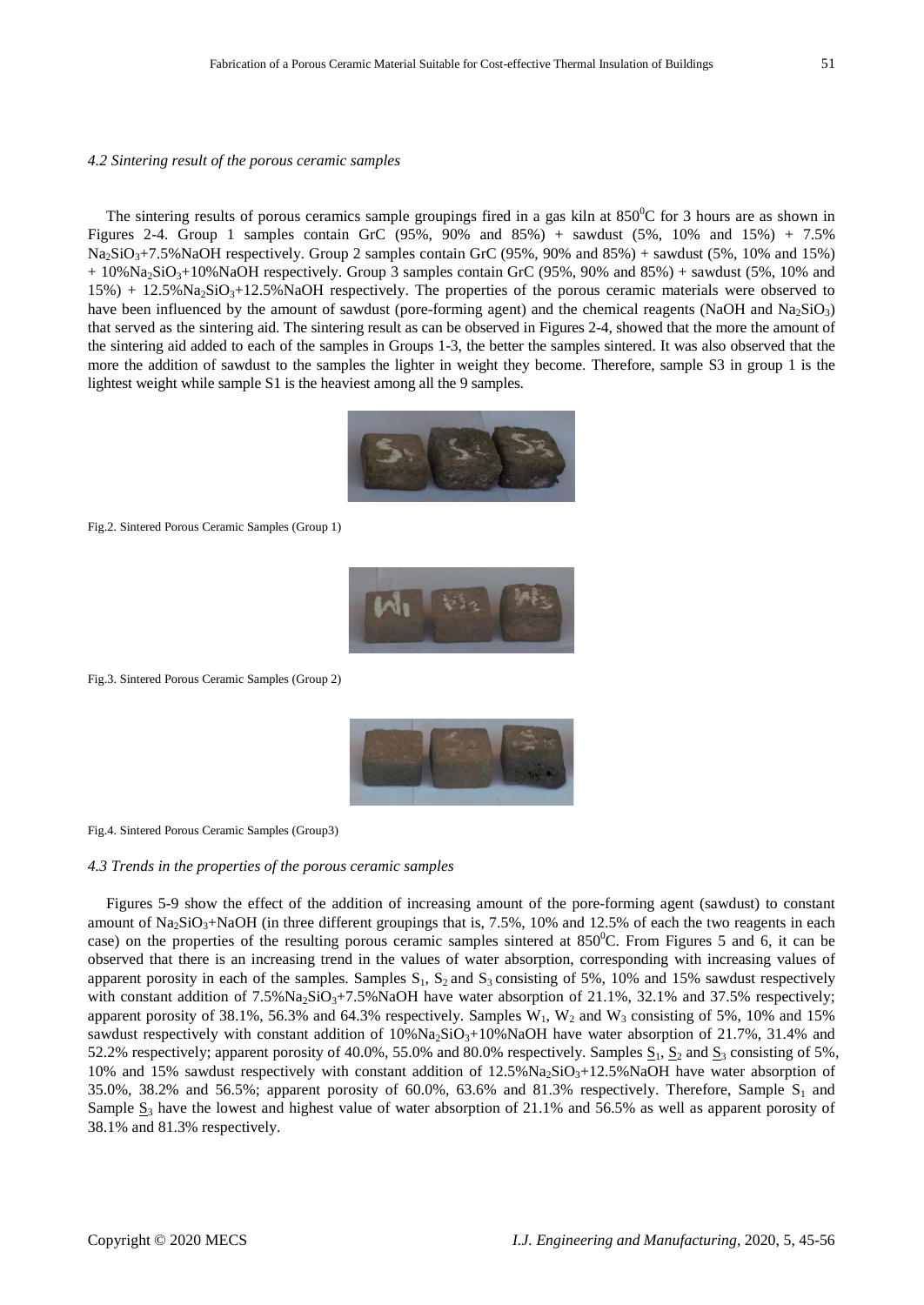

Fig.5. Water absorption of the porous ceramic samples



Fig.6. Apparent porosity of the porous ceramic samples

Figures 7 and 8 show decreasing values of bulk density corresponds with a linear decrease in the values of compressive strength of the samples with the increasing addition of the pore-forming agent in each case. Samples  $S_1$ ,  $S_2$ and  $S_3$  consisting of 5%, 10% and 15% sawdust respectively with constant addition of 7.5%Na<sub>2</sub>SiO<sub>3</sub>+7.5%NaOH show bulk density of 1.81g/cm<sup>3</sup>, 1.75g/cm<sup>3</sup> and 1.71g/cm<sup>3</sup> respectively; compressive strength values of 4.8Mpa, 2.5Mpa and 1.4Mpa respectively. Samples  $W_1$ ,  $W_2$  and  $W_3$  consisting of 5%, 10% and 15% sawdust respectively with constant addition of  $10\%$ Na<sub>2</sub>SiO<sub>3</sub>+10%NaOH have bulk density of  $1.84$ g/cm<sup>3</sup>,  $1.75$ g/cm<sup>3</sup> and  $1.53$ g/cm<sup>3</sup>respectively; compressive strength values of 7.9Mpa, 3.0Mpa and 1.2Mpa respectively. Samples  $S_1$ ,  $S_2$  and  $S_3$  consisting of 5%, 10% and 15% sawdust respectively with constant addition of  $12.5\%$ Na<sub>2</sub>SiO<sub>3</sub>+12.5%NaOH have bulk density of 1.60g/cm<sup>3</sup>, 1.55g/cm3 and 1.44g/cm3 respectively; compressive strength values of 5.5Mpa, 3.3Mpa and 2.4Mpa respectively. Therefore, Sample W<sub>3</sub> and Sample W<sub>1</sub> have the lowest and highest value of compressive strength of 1.2Mpa and 7.9Mpa; while Sample  $S_3$  and W<sub>1</sub> have lowest and highest values of bulk density of 1.44g/cm<sup>3</sup> and 1.84g/cm<sup>3</sup> respectively.



Fig.7. Bulk density of the porous ceramic samples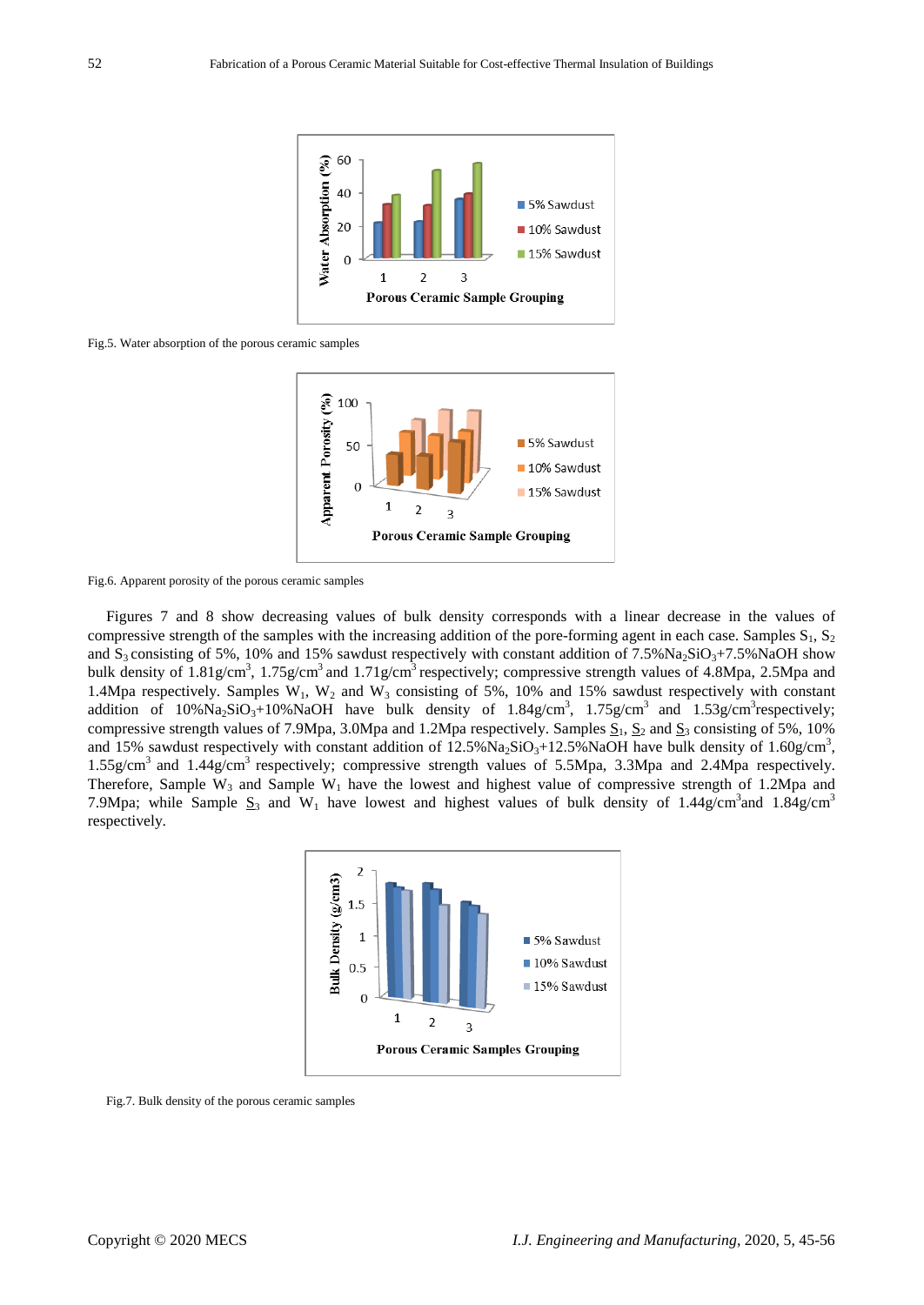

Fig.8. Compressive strength of the porous ceramic samples

As can be observed in Figure 9, the values of thermal conductivity of the samples decrease with the increasing addition of sawdust in each case. Samples S1, S2 and S3 have thermal conductivity values of 0.54W/m.K, 0.43W/m.K and 0.30W/m.K respectively; Samples W1, W2 and W3 have thermal conductivity values of 0.35W/m.K, 0.30W/m.K and 0.23W/m.K respectively; and Samples S1, S2 and S3 have thermal conductivity values of 0.26W/m.K, 0.16W/m.K and 0.13W/m.K respectively. Therefore, Samples S3 and S1 have the lowest and highest thermal conductivity values of 0.13W/m.K and 0.54W/m.K respectively. The decreasing values of thermal conductivity correspond with increasing values of water absorption as well as increasing apparent porosity in each case.





In each of the three (3) porous ceramic sample groups, it can be observed that increasing the amount of sawdust used as the pore-forming agent (sawdust) and the increasing amount of chemical reagents (water glass and sodium hydroxide) used as the sintering aid influenced the properties of the produced samples. In general, there is an increasing water absorption and apparent porosity as well as decreasing thermal conductivity and decreasing bulk density, corresponding with a decreasing compressive strength in the porous ceramic samples in each case. This is in agreement with [42] that the more the amount of sawdust, the more the pores created in a thermal insulating material, thereby lowering the thermal conductivity values. Also, in agreement with [43] that higher amounts of the pore-forming agent generate higher amount of gas, as the amount of sawdust added to the samples increased, there was an observed decrease in the values of bulk density of the porous ceramic samples.

The thermo-mechanical properties of the porous ceramics prepared in this study compares favourably with the optimum sample of porous ceramics produced by [44] from coal fly and waste glass sintered at 8000C, having thermal conductivity and compressive strength of 0.36W/m.K and 5.2MPa and 0.46g/cm3 respectively. When evaluated using EnergyPlus software, the result indicated that the optimum sample of the porous ceramics produced by [14] showed good energy conservation effect for building thermal insulation materials.

# **5. Conclusion**

This study has provided documented procedure of fabricating porous ceramics for thermal insulation of buildings through chemical aided sintering of waste resources. It experimented into the one-step sintering fabrication method of porous ceramics from mining waste (granite shifting) and organic waste (sawdust) with the addition of suitable chemical reagents (water glass and sodium hydroxide). The results of the property tests conducted on the samples of the porous ceramics sintered at 8500C revealed water absorption (21.1−56.5%), compressive strength (1.2−7.9Mpa), bulk density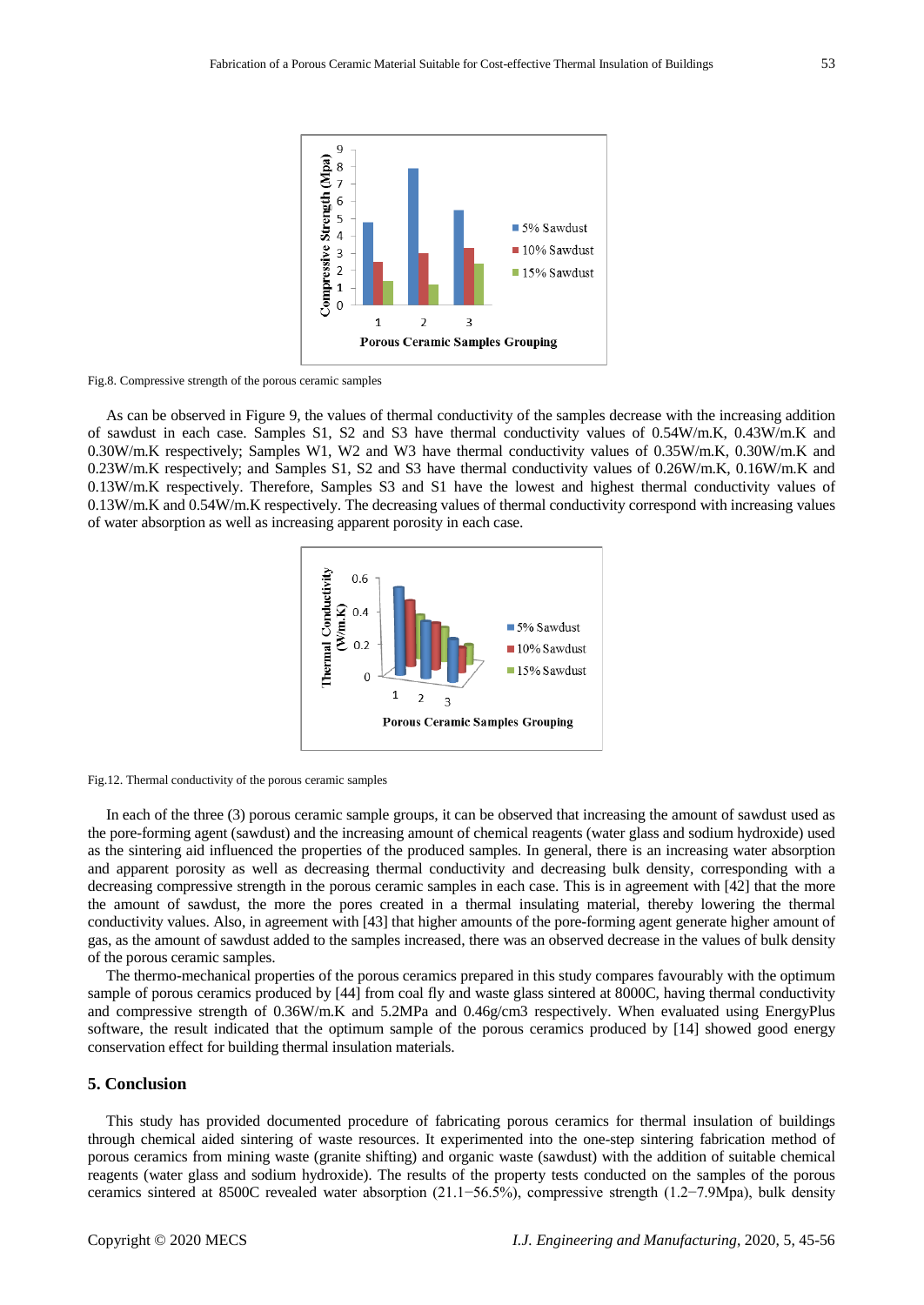(1.44−1.81g/cm3), apparent porosity (38.1−81.3%) and thermal conductivity (0.13−0.54W/m.K). The results indicated that the porous ceramic samples developed in this study are characterized with moderate water absorption and apparent porosity, low thermal conductivity and high mechanical strength. Hence, based on the results of the properties tests, the porous ceramics obtained in this study is a potential material for cost-effective thermal insulation of buildings where suitable combination of thermal conductivity, porosity and mechanical strength are required. It is noteworthy that the effort made in this study towards the development of porous ceramics by one-step sintering technology through chemical activation is non-exhaustive. There are other possible areas for further research. Effect of other organic additives than the one used in this study, effect of varying concentrations of NaOH, effect of varying sintering temperatures and effect of varying particles sizes on the porous ceramics produced should also be explored.

# **References**

- [1] Choudhary S., Thakur M.S. and Dogne N., Passive cooling techniques, design concept and ventilation techniques, Proceeding to National Conference on Alternative & Innovation Construction Material Techniques TEQIP-II/Civil/AICMT-2, 2014; 5-11.
- [2] Zhang, F. and Cooke, P., Green buildings and energy efficiency, Centre for Advanced Studies, Cardiff University, UK, 2010; 1- 28. Available at: https://www.dime-eu.org/files/active/0/Cooke-2010-Fang-Green-building-review.pdf.
- [3] Mardiana A, Riffat S.B., Building energy consumption and carbon dioxide emissions: threat to climate change. J Earth Sci Climat. Change, 2015, S3:001, 1-3, doi:10.4172/2157-7617.S3-001.
- [4] Udodiong I., Here is how to survive the current severe heatwave in Nigeria, 2019. Available at: https://www.pulse.ng/bi/lifestyle/how- to-survive -the-current-severe-heatwave-in-nigeria/2r1c9de
- [5] Sadiq L.,Why Jos has lowest temperature of 6.7 degree Celsius- NCRS, 2020. Available at: https://www.dailytrust.com.ng/whyjos-has-lowest-temperature-of-6-7-degree-celsius-ncrs.html
- [6] Dalibi S.G., Feng J.C., Shuangqin L., Sadiq A., Bello B.S. & Danja I.I., Hindrances to green building developments in Nigeria's built environment: the project professionals' perspectives, IOP Conf. Ser.: Earth Environ. Sci., 2017; 63:1-8, doi:10.1088/1755- 1315/63/1/012033.
- [7] Odewole P.O., Kashim I.B. and Akinbogun T.L., Towards energy-efficient building design in Nigeria: the possibilities of developing cost-effective wall insulation materials using indigenous ceramic technology, in 1st Visual Communication Design Conference, Federal University of Technology, Akure, Nigeria, 2019; 267-283.
- [8] United Nations Industrial Development Organization (UNIDO), Thermal insulation properties and application in houses: technical manual, Vienna International Centre, Vienna, Austria, 2017. Available at: https://www.unido.org/sites/default/files/2017-09/House\_Insulation\_v\_5.8\_EN\_0.pdf
- [9] Taurino R., Lancellotti I., Barbieri L., and Leonelli C., Glass-ceramic foam from borosilicate glass, International Journal of Applied Glass Science, 2014; 1–10, DOI:10.1111/ijag.12069.
- [10] Chinnam R. K., Bernardo E., Will J. and Boccaccini A. R., Processing of porous glass ceramics from highly crystallisable industrial wastes, Advances in Applied Ceramics, 2015; 114: sup1, S11-S16, doi: 10.1179/1743676115Y.0000000053.
- [11] Chinnam, R.K., Functional glasses and glass-ceramics derived from industrial waste, doctoral dissertation, Department of Material Science and Engineering, Friedrich-Alexander-Universität Erlangen-Nürnberg, Germany, 2014. Available at: opus4.kobv.de›files› PhD\_Thesis\_Chinnam\_WW7.
- [12] Zhu M., Ji R., Li Z., Wang H., Liu L. and Zhang Z., Preparation of glass-ceramic foams for thermal insulation applications from coal fly ash and waste glass, Construction and Building Materials, 2016; 112: 398-405, doi: http://dx.doi.org/10.1016/j.conbuildmat.2016.02.183.
- [13] Ivanov K.S., Preparation and properties of foam glass-ceramic from diatomite, Journal of Wuhan University of Technology-Mater. Sci. Ed., 2018; 273-277. DOI: https: //doi. org/10.1007/s11595-018-1817-8
- [14] Kazmina O., Volkova A., Veresсhagin V. and Rymanova I., Single-stage technology for granulated foam glass production based on the composition of tripoli and technological microsilica, IOP Conf. Ser.: Earth Environ. Sci., 2016; 43: 1-4, doi:10.1088/1755-1315/43/1/012067.
- [15] Saakyan E., Arzumanyan A. and Galstyan G., Chemical technology of cellular glass production, E3S Web of Conferences, 2019; 97 (02012): 1-6, doi: https://doi.org/10.1051/e3sconf/20199702012.
- [16] Lameed G.A. and Ayodele A.E. (2010) Effect of quarrying activity on biodiversity: case study of Ogbere site, Ogun State Nigeria, African Journal of Environmental Science and Technology, 4 (11): 740-750. ISSN 1991-637X.
- [17] Ayodele O.J., Shittu O.S., Balogun T., Heavy metal pollution assessment of granite quarrying operations at Ikole-Ekiti, Nigeria, International Journal of Environmental Monitoring and Analysis, 2014; 2 (6): 333-339, doi: 10.11648/j.ijema.20140206.16.
- [18] Eshiwani F., Effects of quarrying activities on the environment in Nairobi county: a case study of Embakasi District, Master Thesis, Department of Geography and Environmental Studies, University of Nairobi, Kenya, 2014. Available at: https://pdfs.semanticscholar.org/fb69/4269047997e656bd90ebd1d92f8d846fadf6.pdf
- [19] de Lima-Filho V.X., Blazdell P.F., Nogueira R.E.F.Q. and Braga R., Studies on sintering of molded granite bodies, Congresso Brasileiro De Engenharia Ciência Dos Materiais, 2000; 14: 10401- 10411.
- [20] Dhanapandiana S. and Shanthib M., Utilization of marble and granite wastes in brick products, Journal of Industrial Pollution Control, 2009; 25 (2): 145-150.
- [21] Bayraka G. and Yilmazb S., Granite based glass-ceramic materials, Acta Physica Polonica A, 2014; 125 (2): 623-625, doi 10.12693/APhysPolA.125.623.
- [22] Bobkova N.M., Barantseva S.E., and Trusova1 E.E., Production of foam glass with granite siftings from the Mikashevichi deposit, Glass and Ceramics, 2007; 64 (1–2): 47-50.
- [23] da Silva L.L., Ribeiro L.C.N., Santacruz G., Arcaro S., Alves A.K. & Bergmann C.P., Glass foams produced from glass and Yerba Mate (Ilex Paraguarinensis) waste, FME Transactions, 2018; 46 (1) 70-79.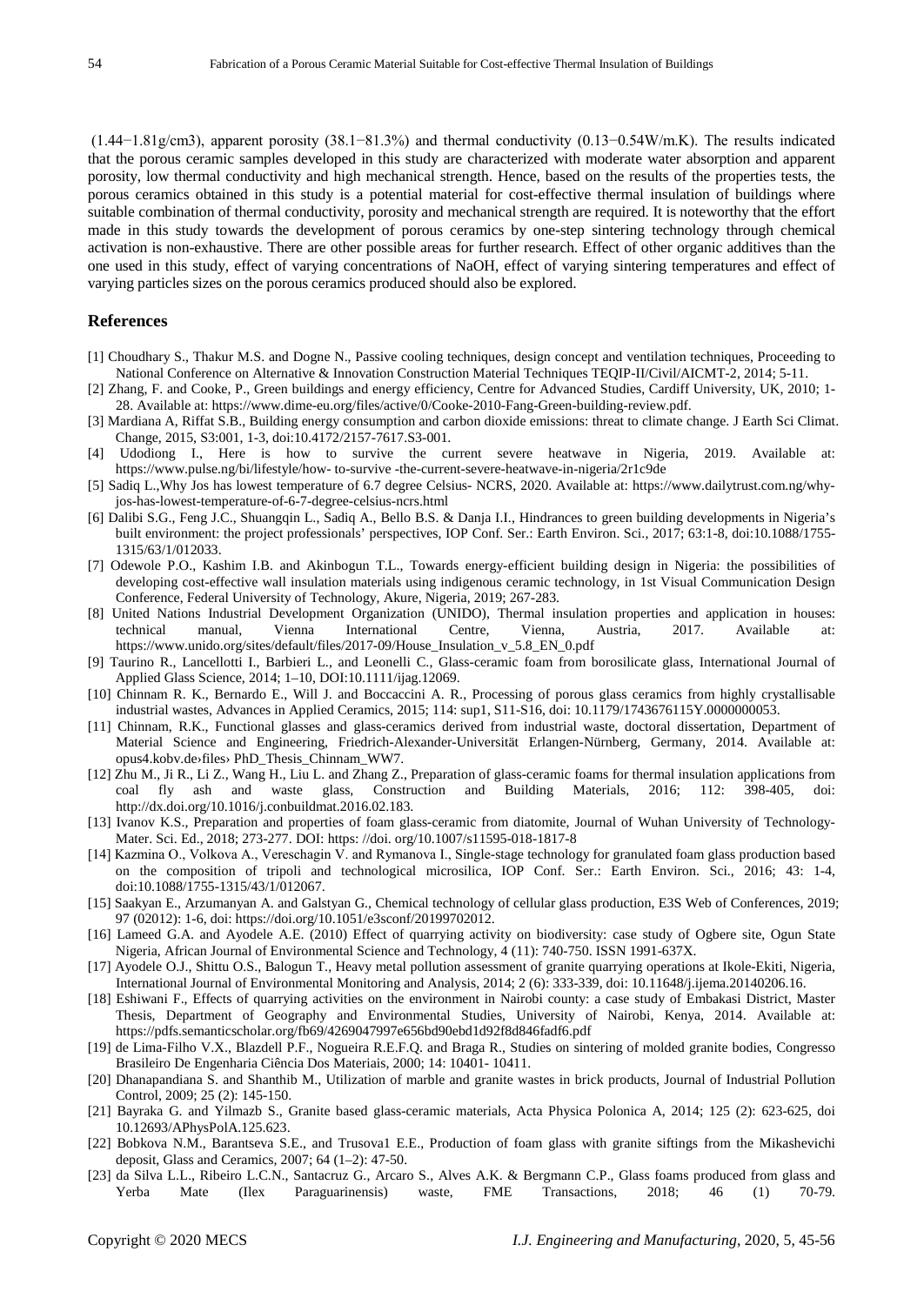- [24] Mothé C.G. and Ambrósio M.C.R., Processes occurring during the sintering of porous ceramic materials by TG/DSC, Journal of Thermal Analysis and Calorimetry, 2007; 87 (3): 819–822.
- [25] Chemani H. and Chemani B., Effect of adding sawdust on mechanical-physical properties of ceramic bricks to obtain lightweight building material, International Scholarly and Scientific Research & Innovation, 2012; 6 (11): 2521- 2525.
- [26] Butt W.A., Gupta K. & Jha J.N., Strength behavior of clayey soil stabilized with saw dust ash, International Journal of Geo-Engineering, 2016; 7 (18): 2-9, doi 10.1186/s40703-016-0032-9.
- [27] Elinwa A.U., Effect of addition of sawdust ash to clay bricks, Civil Engineering and Environmental Systems, 2006; 23 (4): 263– 270, doi 10.1080/10286600600763149.
- [28] Chemani H. and Chemani B., Valorization of wood sawdust in making porous clay brick, Academic Journals, 2013; 8 (15): 609- 614, doi 10.5897/SRE12.608.
- [29] Phonphuak N. et al, The use of sawdust waste on physical properties and thermal conductivity of fired clay brick production, International Journal of GEOMATE, 2020, 18 (69): 24-29, https://doi.org/10.21660/2020.69.5706
- [30] Cultrone G., Aurrekoetxea I., Casado C. & Arizzi A. Sawdust recycling in the production of lightweight bricks: How the amount of additive and the firing temperature influence the physical properties of the bricks, Construction and Building Materials, 2020; 235, (117436): 1-13, DOI: https://doi.org/10.1016/j.conbuildmat.2019.117436
- [31] Aramide F.O., Production and characterization of porous insulating fired bricks from Ifon clay with varied sawdust admixture, Journal of Minerals and Materials Characterization and Engineering, 2012; 11, 970-975, doi 10.4236/jmmce.2012.1110097.
- [32] Adebisi I.I, Ayinla A.K. and Okeyinka Y.R. (2018) Energy Efficient Buildings in Tropical Climate through Passive Techniques-An Overview, Journal of Environment and Earth Science, 8 (4): 45-50.
- [33]. Rashidi A., Esfahani J.A. and Karimi N., Renewable and Sustainable Energy Reviews, 91 (2018) 229.
- [34] Rincon A., Marangoni M., Cetin S. and Bernardo E., Recycling of inorganic waste in monolithic and cellular glass-based materials for structural and functional applications, J. Chem. Technol. Biotechnol., vol. 91, pp. 1946-1961, 2016, doi: https://doi.org/10.1002/jctb.4982.
- [35] Khamidulina D.D., Nekrasova S.A., and Voronin K.M., ''Foam glass production from waste glass by compression,'' IOP Conf. Ser. Mater. Sci. Eng., vol. 262, no. 1, 2017, doi: 10.1088/1757-899X/262/1/012008.
- [36] Dragoescu M.F., Axinte S.M., Paunescu L. and Fiti A. (2018) Foam glass with low apparent density and thermal conductivity produced by microwave heating, European Journal of Engineering and Technology, 6 (2):1-9
- [37] Yuan H., Wu H., and Guan J., ''Synthesis of foam glass-ceramic from CRT panel glass using one-step powder sintering,'' IOP Conf. Ser. Earth Environ. Sci., vol. 186, no. 2, 2018, doi: 10.1088/1755-1315/186/2/012020.
- [38] Cheng C., Feng K., Zhou Y., and Zhou H., "Effect of sintering temperature on the microstructure and properties of foamed glass-ceramics prepared from high-titanium blast furnace slag and waste glass,'' Int. J. Miner. Metall. Mater., vol. 24, no. 8, pp. 931–936, 2017, doi: 10.1007/s12613-017-1480-8.
- [39] ASTM C20-00, "Standard test methods for apparent porosity, water absorption, apparent specific gravity, and bulk density of burned refractory brick and shapes by boiling water", ASTM International, West Conshohocken, PA (2010).
- [40] ASTM C240-97, "Standard test methods of testing cellular glass insulation block", ASTM International, West Conshohocken, PA (1998).
- [41] Obidiegwu E.O., Esezobor D.E., Agunsoye J.O. and Lawal G.I., Enhancement of insulating refractory properties of selected Nigeria fire-clays using coconut shell, Journal of Minerals and Materials Characterization and Engineering, 2015; 3: 458-468, http://dx.doi.org/10.4236/jmmce.2015.36048.
- [42] Aramide, F.O. (2012), "Production and characterization of porous insulating fired bricks from Ifon clay with varied sawdust admixture", Journal of Minerals and Materials Characterization and Engineering, Vol. 11, pp. 970-975.
- [43] Folorunso D.O., Characterization and value enhancement of some Nigerian refractory materials for thermal insulation, IOSR Journ. of Mech. and Civil Eng. (IOSR-JMCE), 2018, 15 (3-3): 79-86, doi: 10.9790/1684-1503037986.
- [44] da Silva R.C., Kubaski E.T., and Tebcherami S.M., Glass foams produced by glass waste, sodium hydroxide, and borax with several pore structures using factorial designs, Int. J. Appl. Ceram. Technol., 2019; 1-9, doi 10.1111/ijac.13210.
- [45] Zhu, M., Ji, R., Li, Z., Wang, H., Liu, L. and Zhang, Z. (2016), "Preparation of glass-ceramic foams for thermal insulation applications from coal fly ash and waste glass", Construction and Building Materials, Vol. 112, pp. 398-405..